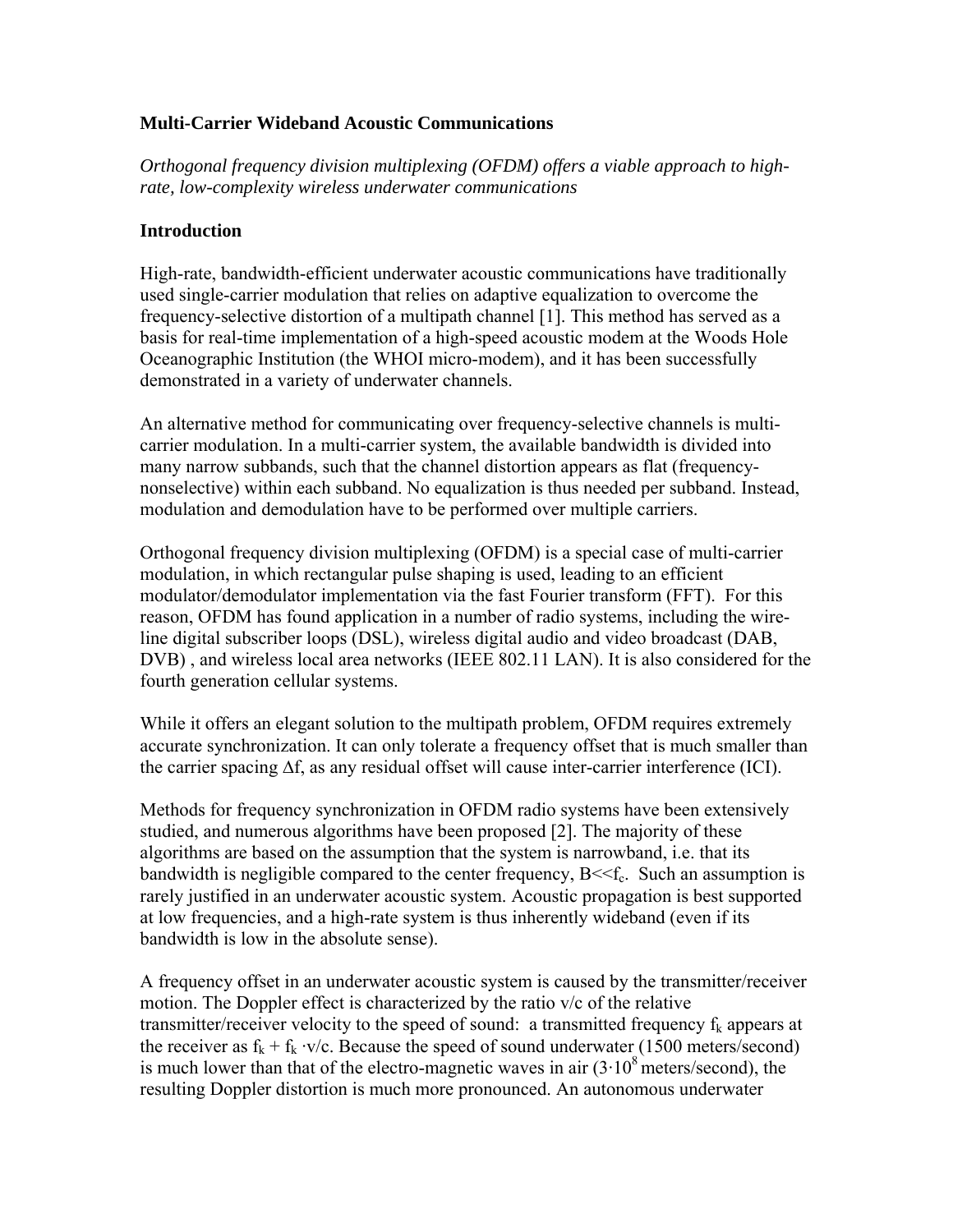vehicle may move at a speed of few meters/second, with the resulting Doppler rate a=v/c on the order of  $10^{-3}$ . Even in the absence of intentional motion, freely suspended transmitters and receivers are subject to drifting at a speed that may be a fraction of a meter/second in calm conditions.

In a wideband system, motion-induced Doppler distortion results in frequency shifting that is not uniform across the signal bandwidth. When OFDM is used, the lowest and the highest carrier may experience markedly different Doppler shifts. In other words, since the bandwidth is not negligible with respect to the center frequency, the Doppler shift cannot be approximated as equal for all the subbands. Hence, many of the existing synchronization algorithms do not apply.

In comparison with terrestrial radio systems, OFDM has only been considered to a very limited extent for underwater acoustic systems. In this article, we report on the design and experimental demonstration of a low-complexity receiver algorithm that capitalizes on the ease of frequency-domain OFDM equalization, and has a capability to compensate for the non-uniform, time-varying Doppler distortion in a wideband acoustic system.

# **Receiver Algorithm**

In an OFDM system, the input data stream, arriving at a rate of R bits/second, is converted into K parallel streams. The  $k<sup>th</sup>$  data stream,  $d_k(n)$ , modulates a carrier of frequency  $f_k = f_0 + k\Delta f$ ,  $k=0,...K-1$ . We consider a bandwidth-efficient modulation method such as phase shift keying (PSK) or quadrature amplitude modulation (QAM), and a uniform energy allocation across the subbands.

The K data symbols comprise one OFDM block, whose duration is  $T=1/\Delta f$ . A guard interval of length  $T<sub>g</sub>$  corresponding to the multipath spread is appended to each block, so that adjacent blocks do not interfere at the receiver. The guard interval can be filled with a cyclic shift of the trailing signal samples, or with zeros. While cyclic prefix is a traditional choice that enables FFT demodulation without any pre-processing, zeropadding saves transmission energy.

Signal processing at the receiver involves three steps: initial synchronization, FFT demodulation, and post-FFT processing. Initial synchronization is performed using a dedicated high-resolution probe that precedes a frame of OFDM blocks. This probe is used to acquire the timing, and to make an initial estimate of the Doppler shifting. After removing the so-obtained frequency offset, and resampling the signal accordingly, FFT demodulation is performed. If there is no cyclic prefix, the signal of each OFDM block is overlap-added prior to FFT demodulation using the method of [3]. The guard interval is then discarded, and the useful signal is subject to FFT of the same size as that used at the transmitter. If the receiver is equipped with multiple hydrophones, one FFT is used for each received signal.

The receiver algorithm specifies post-FFT processing. The received signal in the  $k<sup>th</sup>$ subband of the  $n<sup>th</sup>$  OFDM block is modeled as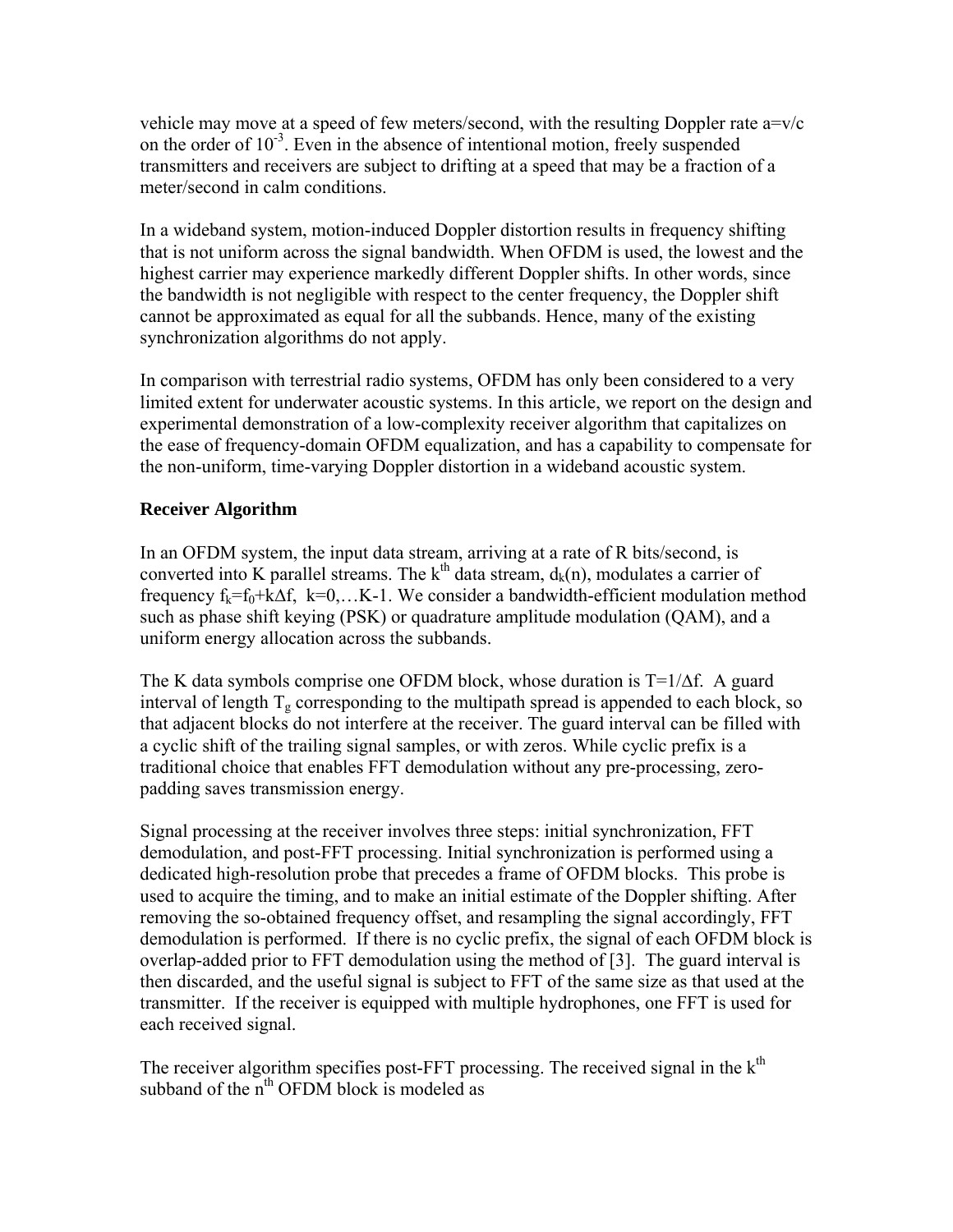$\mathbf{y}_k(n) = \mathbf{c}_k(n) d_k(n) \exp{\{i\theta_k(n)\}} + \mathbf{z}_k(n)$ 

where  $c_k(n)$  is the channel gain,  $\theta_k(n)$  is the phase distortion, and  $z_k(n)$  is the noise that includes any residual interference. The boldface letters denote column vectors that contain entries corresponding to the multiple receiving elements.

The signal model is crucial to the design of the receiver algorithm. Notably, since all the signal processing is performed digitally, there is no mismatch between the frequencies of local oscillators, and the phase distortion is modeled as a consequence of the Doppler effect:

 $\theta_k(n) = \theta_k(n-1) + a(n) \cdot 2\pi f_k(T+T_g)$ 

The Doppler rate a(n) is assumed to be constant over one OFDM block, but may vary from one block to another. In this manner, the possibility of non-constant Doppler shift is accommodated, which is necessary when the speed and direction of transmitter/receiver motion may change with time.

The receiver performs minimum mean square error (MMSE) combining of signals received across an array, to obtain an estimate of the data symbol as

 $d_{k,est}(n) = \mathbf{c'}_{k,est}(n) \mathbf{y}_k(n) \exp\{-j\theta_{k,est}(n)\}\$ 

where the prime denotes conjugate transpose. In practice, the channel gains and the phases are not known, and moreover, they are time-varying. Hence, their adaptive estimates are needed to implement the receiver.

The channel gain varies much more slowly than the phase, and it can be estimated using a simple least squares algorithm. Phase estimation is based on the model of motion-induced Doppler distortion. This model is the key to the phase tracking algorithm, which estimates the Doppler rate a(n), and utilizes this *single* estimate to compute the phases for *all* the subbands. The details of the algorithm can be found in [4].

## **Experimental Results**

One of the questions that arise in the design of an adaptive OFDM system is the selection of the number of subbands K. For a given bandwidth B=K∆f, the bandwidth efficiency, defined as the ratio R/B of the number of bits/second transmitted per Hz of occupied bandwidth, increases with K. However, the symbol duration T=K/B increases as well, making it more difficult to track the channel on a block-by-block basis. Also, the carrier separation ∆f narrows, making the signal more vulnerable to Doppler. Hence, there is a trade-off in the selection of the number of carriers. Ideally, one should choose the greatest K for which the receiver performance is still satisfactory.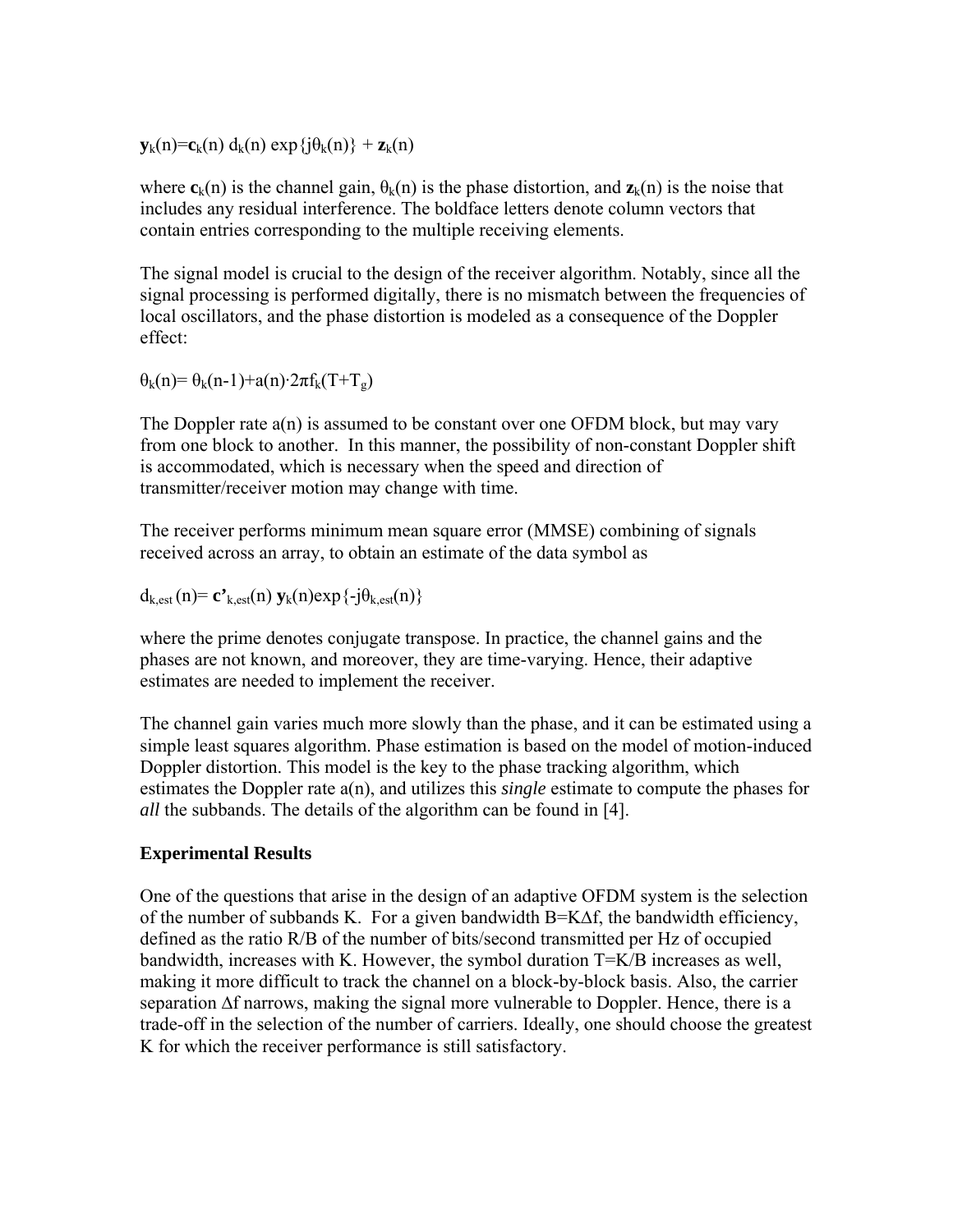To assess the system performance in various configurations, an experiment was conducted at the Woods Hole Oceanographic Institution in the fall of 2005. The transmitter and receiver were deployed from two vessels stationed in 12 meters of water at a distance of 2.5 kilometers. The receiver employed a 12-element, 1.5 meters long vertical array. The signal occupied the frequency range between 22 and 46 kHz. (With a bandwidth of 24 kHz, and a center frequency of 34 kHz, this is certainly not a narrowband system.) The experimental signals were generated for varying number of subbands, ranging from 128 to 2048 in doubling steps. Quadrature PSK modulation and zero-padding were used.

The received signal was directly A/D converted, and all processing was performed digitally. After conversion to baseband, the received signals were frame-synchronized by matched filtering to a high-resolution probe.

To illustrate the results of signal processing, let us consider an example of a K=1024 OFDM frame. The first data block contained known symbols which were used to initialize the algorithm. No training symbols were used thereafter. The receiver operated over 32 OFDM blocks of 1024 symbols each. The estimates of the data symbols  $d_{k,est}(n)$ provided a clean scatter plot, and no decision errors. The overall bit rate in this case was about 30 kilobits/second, with a bandwidth efficiency of 1.26 bits/second/Hz. Excellent results are thus achieved at a minimal computational complexity.

The estimate of the Doppler rate a(n) was also recorded during signal processing. A significant time-variation in the Doppler rate was observed over the signal frame. However, the variation was slow from one block to another, which allowed the receiver to track it. The absolute level of the Doppler rate did not exceed  $10^{-5}$ , and the assumption of negligible ICI is thus justified. The phases corresponding to the estimated Doppler rate reflected tracking of a wave-like motion. The corresponding relative velocity of 0.25 meters/second is consistent with the experimental conditions.

The channel estimates  $\mathbf{c}_{k,est}(n)$ , which represent the transfer functions corresponding to various receiving elements, showed that the channel exhibits a high degree of frequency selectivity, which varies with the receiver location. Time variation proved to be slow enough to enable successful tracking, but we note that adaptive channel estimation is crucial to the overall system performance.

The algorithm performance was quantified by the mean squared error (MSE) of the estimated data symbols. In time, the MSE was evaluated for each OFDM block by averaging over all subbands. In frequency, the MSE was evaluated for each subband by averaging over all received OFDM blocks. The system performance was observed to be uniform over time, while in frequency it was better for those subbands that contained more energy. The overall MSE was also evaluated as the average taken over both time and frequency.